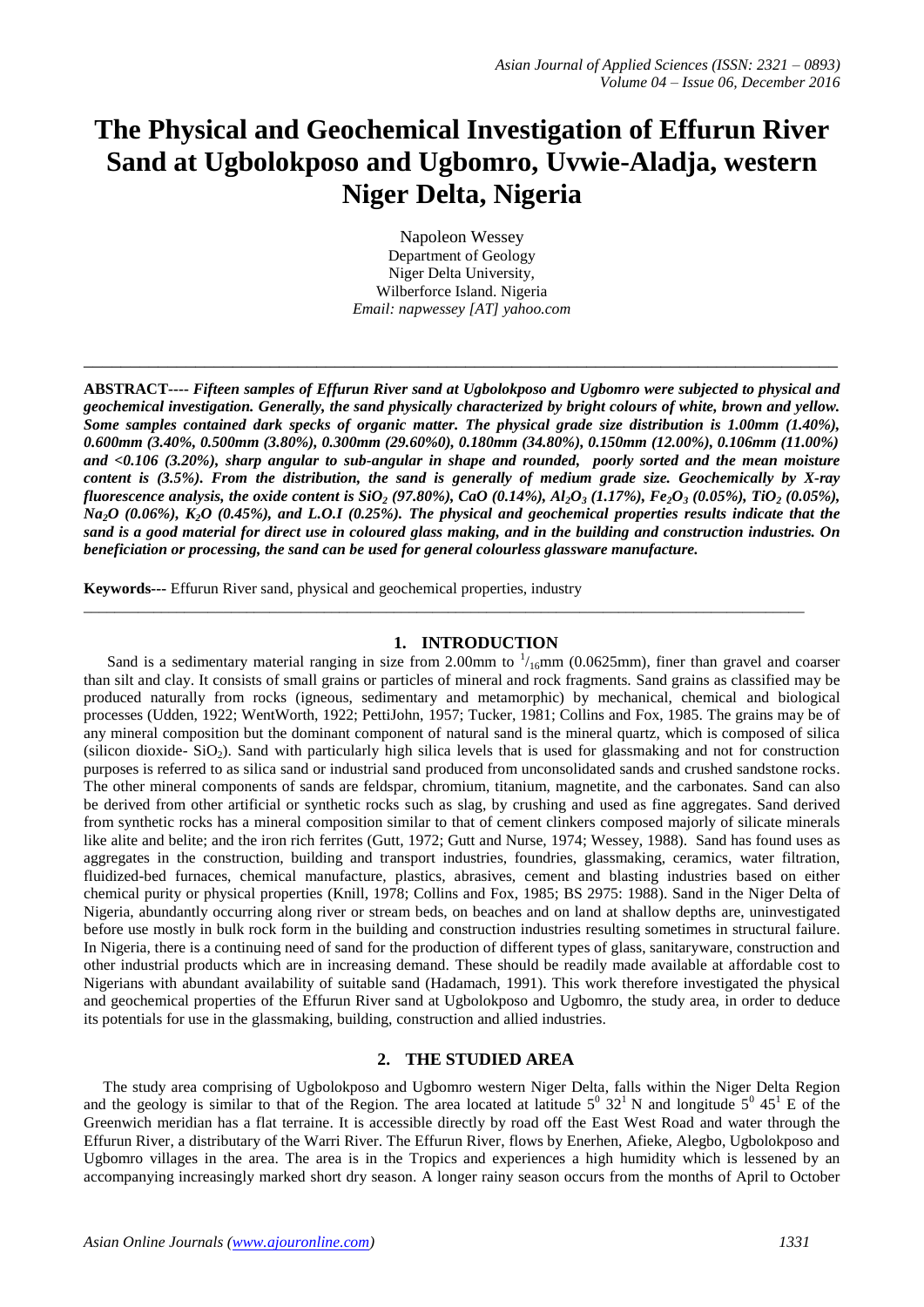with an average rainfall of about 2665mm, heaviest in the month of July and sometimes in September. The break in rainfall in August is regarded as the August break. The dry season from about November to March, is characterized by a good amount of sunshine, with a mean daily temperatures of  $30^0C$  and maximum temperature of about  $40^0C$ . A cold spell particularly during December to January, called the Harmattan coincides with the dry season. The area is characterized by its freshwater tropical rain forest vegetation rich in African mango trees, raffia palm and floating plant species such as vossia cuspidala and nymphea. Mangrove trees are found in saline mangrove swamps and along the banks of Effurun River and rivulets draining the area. Sand has escaped from the Effurun River channel and finds its way into back swamps during the floods in some areas. Geologically, the sand in the study area is of Quaternary deposits of Eocene to Recent age overlying the Benin Formation (Allen, 1965; Burke and Durotoye, 1970b.; Tse and Akpokodje, 2010). Sand in the study area is never exhausted as it is being always brought and deposited annually, by the high volume rivers and streams during the flood from September to early few days of November. The thickness and volume of sand available in the streams cannot be exactly quoted but can be estimated to be trillions of tons.

#### **3. MATERIALS AND METHOD**

 Field and laboratory methods were used for this study complementarily, generally in accordance with the British Standard Institute (BS 2975: 1988) specifications.

# *3.1. Field method*

 **Sampling**: Fifteen disturbed sand samples from sand dumps in the study area that had been dredged from the Effunrun River bed and from the sides of the River were collected. One kilogram (1kg) each of fifteen spot samples, (eight from Ugbolokposo (labeled A-H) and seven from Ugbomro (labled I-O) were carefully collected with a shovel and a trowel into polythene sample bags after the macroscopic observations (colour, texture, hand feel and eye sizing) had been made. The quartering method of disturbed sample collection was used in order to get representative samples. The sample bags were taped and labeled accordingly and taken for laboratory analysis.

#### *3.2.Laboratory analysis*

 The laboratory analyses in accordance with British Standard (BS 2975: 1958/1988) and Glass Making Raw Materials, Sand, Reference:48/340, 1974 standard specifications for the Glass Manufacturers' Association, included physical determination of moisture content, and grade size analysis (sieve analysis- using sieves in agreement with British Standard (BS 410), and Geochemical analysis using the X-ray Fluorescence spectrometry (XRF) analysis method.

 Test samples were left to drain in the laboratory for twenty four hours (24 hrs) after collection, and each sample was thoroughly mixed, coned and quartered again (coning and quartering) till a suitable representative sample was obtained. 150 grams of each sample was oven dried at  $110^{\circ}$ C for 24 hrs, left in a dessicator to cool for twenty four hours (24 hrs) and weighed again for moisture content determination. Fifty (50) grams of each of the samples so treated was sieved through 2.00mm, 1.00, 0.600mm, 0.500mm, 0.180mm, 0.150mm, 0.160mm and <0.106mm) sieves available for grain size distribution analysis. After the sieving exercise, percentage retention on each sieve was calculated for each sample. The mean value for the fifteen samples were also obtained.

# **4. RESULTS AND DISCUSSION**

 The results of the physical analysis of the sand are shown in Table 1(Moisture content); Table 2 (Grain size distribution) and Table 3 (Geochemical analysis).

#### **4.1.** *Colour, texture and shape*

From the field macroscopic observation of the sand, the colour is characterized by white, brown and yellow with specks of organic matter in some places. The sand is medium sized and the grains are majorly sub-angular and rounded. Based on colour and texture the sand is suitable for use in the coloured glassmaking, building and construction industries.

#### **4.2.***Moisture content*

 The analysis results of the moisture content of selected samples and that of the mean for the fifteen samples of Effurun River sand are presented in Table 1.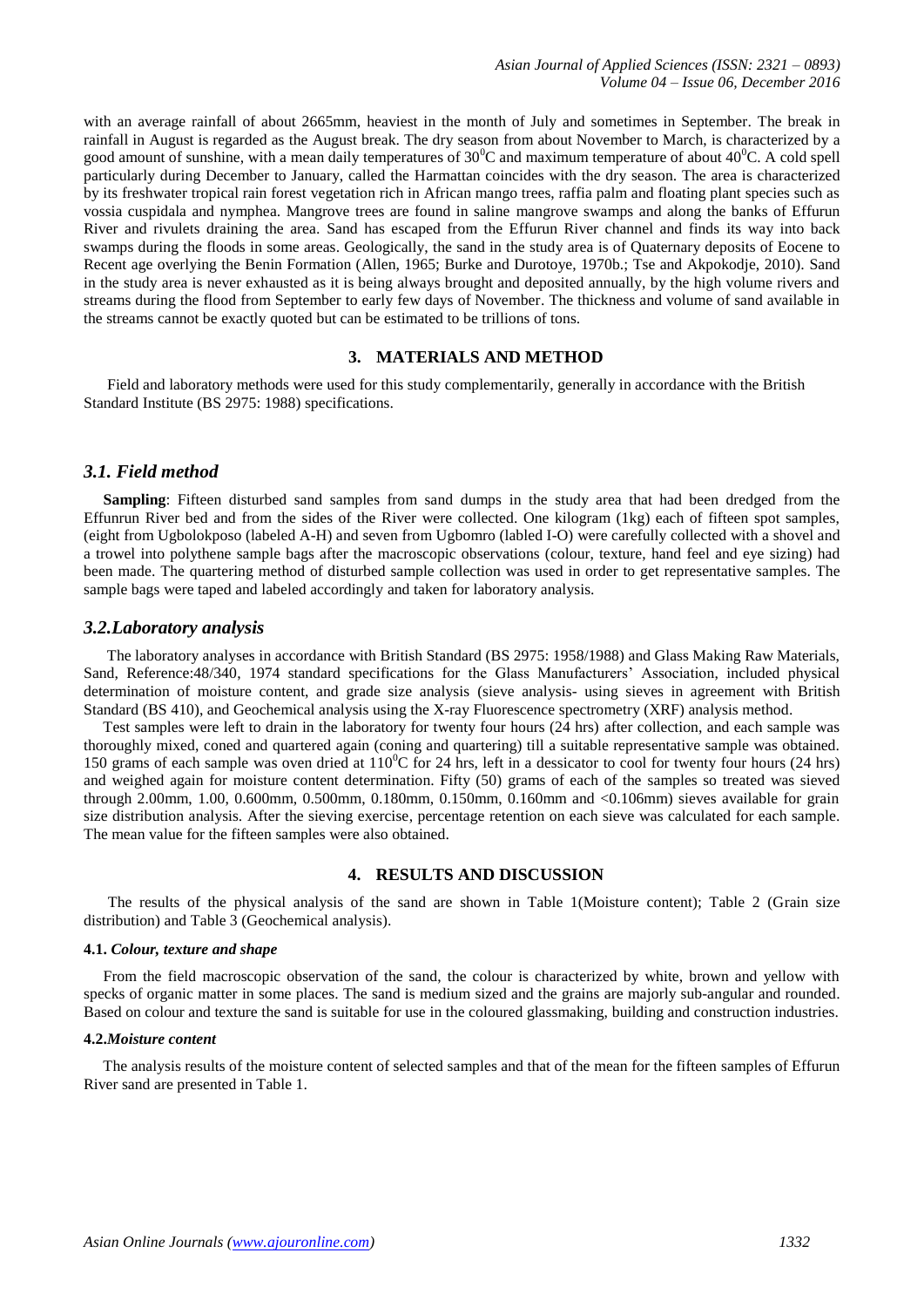Table 1. The analysis result of the moisture content of seleceted samples and that of the mean for the Effurun River sand at Ugbolokposo and Ugbomro in per centage (%)

| Sample        | <b>Moisture</b> |
|---------------|-----------------|
| No            | content (%)     |
| A             | 4.1             |
| B             | 4.7             |
| $\mathcal{C}$ | 6.3             |
| D             | 0.6             |
| E             | 1.0             |
| F             | 4.4             |
| G             | 2.7             |
| H             | 3.3             |
| I             | 1.4             |
| J             | 1.1             |
| K             | 2.8             |
| Mean          | 2.95            |

 From Table 1, the moisture content results of selected samples range between 0.6 per cent (%) (minimum) and 6.3 per cent (%) (maximum) and a mean value of 2.95 per cent (%). Except for Sample C with a moisture content of 6.3 per cent all other samples values fall within sand standard industrial use specifications, particularly glassmaking values. The mean value of 2.9 indicates that the 6.3 isolated value, is overshadowed by the general result and would not have an adverse effect on application of the sand for glassmaking. The sand is therefore suitable for use particularly in the building, construction and glassmaking industries based on moisture content (BS 2975: v 1988, Glass Making Raw Materials: Sand. Reference:48/340, 1974).

# **4.3.** *Grade size distribution*

The analysis results of the grade size distribution of selected samples and that of the mean for fifteen samples are presented in Table 2.

| Sieve size      | <b>SAMPLES</b><br>Weight retained % |              |       |       |       |       |       |       |            |  |
|-----------------|-------------------------------------|--------------|-------|-------|-------|-------|-------|-------|------------|--|
|                 | A                                   | $\mathsf{C}$ | D     | F     | H     |       | K     | L     | Mean of 15 |  |
|                 |                                     |              |       |       |       |       |       |       | samples    |  |
| $1.00$ mm       | 1.40                                | 3.60         | 6.00  | 4.00  | 13.20 | 12.00 | 6.20  | 7.40  | 1.40       |  |
| $0.600 \mu m$   | 3.40                                | 3.40         | 7.80  | 6.20  | 13.40 | 12.00 | 8.00  | 7.70  | 3.60       |  |
| $0.500 \mu m$   | 3.80                                | 2.20         | 5.80  | 4.20  | 7.80  | 7.40  | 5.80  | 4.20  | 3.80       |  |
| $0.300 \mu m$   | 29.60                               | 13.60        | 36.20 | 28.60 | 36.60 | 29.40 | 29.80 | 27.80 | 29.60      |  |
| $0.180 \mu m$   | 34.80                               | 24.00        | 31.00 | 29.60 | 25.20 | 28.00 | 38.20 | 37.80 | 34.80      |  |
| $0.150 \mu m$   | 12.00                               | 14.00        | 6.40  | 11.00 | 2.20  | 4.60  | 7.00  | 6.80  | 12.00      |  |
| $0.106 \mu m$   | 11.00                               | 26.80        | 4.60  | 11.40 | 0.80  | 4.20  | 4.00  | 4.00  | 11.00      |  |
| $< 0.106 \mu m$ | 3.20                                | 12.40        | 1.60  | 4.40  | 0.40  | 1.20  | 0.08  | 1.20  | 3.20       |  |
| Total           | 99.20                               | 100.00       | 99.40 | 99.40 | 99.60 | 98.80 | 99.80 | 96.20 | 99.20      |  |

Table 2. Grade size analysis of selected samples of Effurun River sand at Ugbolokposo and Ugbomro and that of the mean of 15 samples.

\*Field Samples : (Ugbolokposo  $(1, 3, 4, 6, 8)$  and Ugbomro  $(9, 11, 12)$ )

 From the grain size analyses results (Table 2), the sand composition as distributed in the sieve sizes as classified here is very coarse (1.00mm- (1.40%)), coarse (0.600µm-0.500µm (7.4%)), medium (0.300µm-180µm-0.150µm (76.40%)), fine  $(0.106 \text{µm} (11.00\%)$ ) and very fine  $(< 106 \text{µm} (3.20\%)$ . The sand is poorly sorted and generally of medium grade size like other Niger Delta River channels, streams and estuarine recent sands of the Benin Formation (Reyment, (1965), Reijers, (1996). The poor sorting makes the sand suitable for glass manufacture (Egirani and Obande, 2003). The Effurun River sand cannot give a batch scum or burnout during glass production allowing for the production of unit glass per unit weight and an even mixture of materials consequently producing an even texture glass (Leibe, (1999), Thompson, 1989).The sand is thus suitable for glassmaking. The medium grade size of the sand, the sub-angular to rounded shape make it less energy consuming during sintering and therefore suitable for glass manufacture.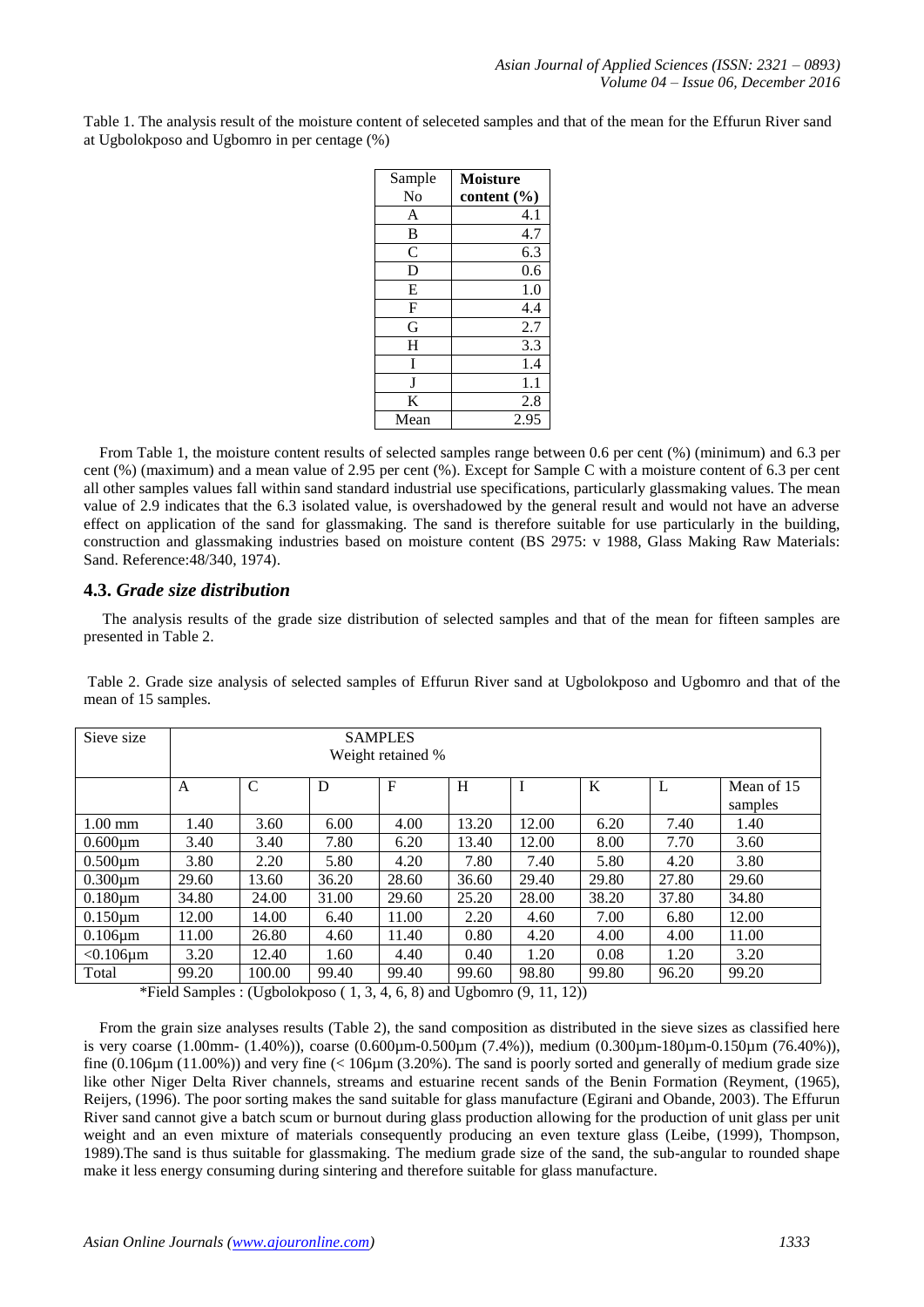*Asian Journal of Applied Sciences (ISSN: 2321 – 0893) Volume 04 – Issue 06, December 2016*

 The poor sorting and sub-angularity of the sand makes it useful for landfill (land reclamation, road basses), building (as fill, concrete, plaster and block making), masonry mortars, renders and screeds, and construction purposes particularly with the sub-angular property which can give it a better binding with cement and asphalt mix in road construction (BS 2975: 1988). The fines can fill void spaces in the mix when the sand is used in concrete mixes and mortar. The sand can reduce shrinkage and cracks in brick manufacture when added to clay and mixed in foundries as molding and parting sand. The very fine fraction of the sand  $\langle 0.106 \mu m \rangle$  which might contain some expansive clay minerals such as montmorillonite could create swell and fracture problems when used in building, concrete and construction purposes (Okeke and Okogbue, 2010). Screening the very fine grade out of the sand and further washing could take care of such possible problems.

#### **5. GEOCHEMISTRY**

 The geochemical analysis result (elemental oxide composition) of selected samples of the Effurun River sand at Ugbolokposo and Ugbomro and that of the mean of fifteen (15) samples by X-ray Fluorescence spectroscopy (XRF) in per centage (%) are presented in Table 3.

Table 3. Geochemical analysis result (elemental oxide composition) of selected samples and that of the mean for fifteen (15) samples of the Effurun River at Ugbolokposo and Ugbomro.

|                                | Weight (Per cent) |       |       |       |       |       |       |       |       |
|--------------------------------|-------------------|-------|-------|-------|-------|-------|-------|-------|-------|
| Elemental                      | <b>SAMPLES</b>    |       |       |       |       |       |       |       |       |
| Oxide                          | A                 | C     | D     | F     | H     |       | K     |       | Mean  |
| SiO <sub>2</sub>               | 97.81             | 97.80 | 97.81 | 97.79 | 97.80 | 97.81 | 97.80 | 97.80 | 97.80 |
| CaO                            | 0.14              | 0.14  | 0.15  | 0.15  | 0.14  | 0.14  | 0.14  | 0.14  | 0.14  |
| MgO                            | -                 |       |       |       |       |       | -     |       |       |
| $Al_2O_3$                      | 1.17              | 1.16  | 1.17  | 1.17  | 1.17  | 1.18  | 1.17  | 1.17  | 1.17  |
| Fe <sub>2</sub> O <sub>3</sub> | 0.05              | 0.05  | 0.05  | 0.05  | 0.05  | 0.05  | 0.05  | 0.05  | 0.05  |
| TiO <sub>2</sub>               | 0.05              | 0.05  | 0.05  | 0.05  | 0.05  | 0.05  | 0.05  | 0.05  | 0.05  |
| Na <sub>2</sub> O              | 0.06              | 0.06  | 0.06  | 0.06  | 0.06  | 0.06  | 0.06  | 0.06  | 0.06  |
| $K_2O$                         | 0.45              | 0.45  | 0.45  | 0.45  | 0.45  | 0.45  | 0.45  | 0.45  | 0.45  |
| L.O.I                          | 0.25              | 0.25  | 0.25  | 0.25  | 0.25  | 0.25  | 0.25  | 0.25  | 0.25  |
| Total                          | 99.97             | 99.96 | 99.99 | 99.97 | 99.97 | 99.98 | 99.97 | 99.97 | 99.97 |

\*Samples A,C,D,F,H are from Ugbolokposo and samples I,K and L from Ugbomro.

From Table 3, the mean composition results of the sand show,  $SiO_2$  (97.80%), CaO (0.14%), Al<sub>2</sub>O<sub>3</sub> (1.17%), Fe<sub>2</sub>O<sub>3</sub> (0.05%), TiO<sub>2</sub> (0.05%), Na<sub>2</sub>O (0.06%), K<sub>2</sub>O (0.45%), and L.O.I (0.25%). The rounded up figures produce very similar results in all the sand samples of the study area as represented by the mean result. This is representative of the overall results as each sample analysis result seen from the  $SiO<sub>2</sub>$  does not vary more than the maximum mean of  $+$ - 0.20% for glassmaking. The results show an observed linear relationship between the chemical estimates of the sand as shown in the results of  $SiO_2$  (97.80%) and  $Al_2O_3$  (1.17%), which are the highest composition constituents of the sand and the higher concentration percentages of silica and alumina indicate the preponderance of aluminosilicates, anhydrous aluminosilicates and silicate minerals. The greater percentage of  $SiO<sub>2</sub>$  indicates the greater presence of other silicates, and heavy mineral assemblages (Egirani and Obande, 2003). The  $97.80\%$  content of the SiO<sub>2</sub>, confirms the sand to be Silica or quartz sand suitable for coloured glass manufacture. The Fe<sub>2</sub>O<sub>3</sub> (0.05%), TiO<sub>2</sub> (0.05%), Al<sub>2</sub>O<sub>3</sub> (1.17%) and L. O. I. (2.95%) can limit the sand for use in general brown and green glass making. Fe<sub>2</sub>O<sub>3</sub> and TiO<sub>2</sub> are colouring agents in the sand that can taint glass.

The test results values when compared to the minimum standard values of  $SiO_2$  (98.8%), maximum value for Fe<sub>2</sub>0<sub>3</sub> (0.03%) in particular, are too low for use in colourless glass making (Glass Making Raw Materials, Reference 48/340, 1974; BS 2975: 1988). However, the sand can be processed to reduce the content of other colouring elemental oxides particularly, Fe<sub>2</sub>O<sub>3</sub> to about 0.03% maximum from 0.05%, TiO<sub>2</sub> and Al<sub>2</sub>O<sub>3</sub> by the use of decolouring agents such as metallic gold, selenium, cobalt, niobium and manganese during glassmaking process. This can increase the  $SiO<sub>2</sub>$  content to between 98.8- 99.7% suitable for the manufacture of colourless container glass, tableware, crystal glass, optical and ophthalmic glasses to meet the glass manufacturers specifications (Wessey, 1984). The alumina content of 1.17% in the sand is much lower than the 4% specification for the making of common glass and cannot be harmful in common glass (Slack, 1987).On the basis of alumina content, the Effurun River sand is suitable for common glassmaking because the 1.17% present cannot cause devitrification but not for optical glass manufacture which requires less than 0.1% alumina (Slack, 1987).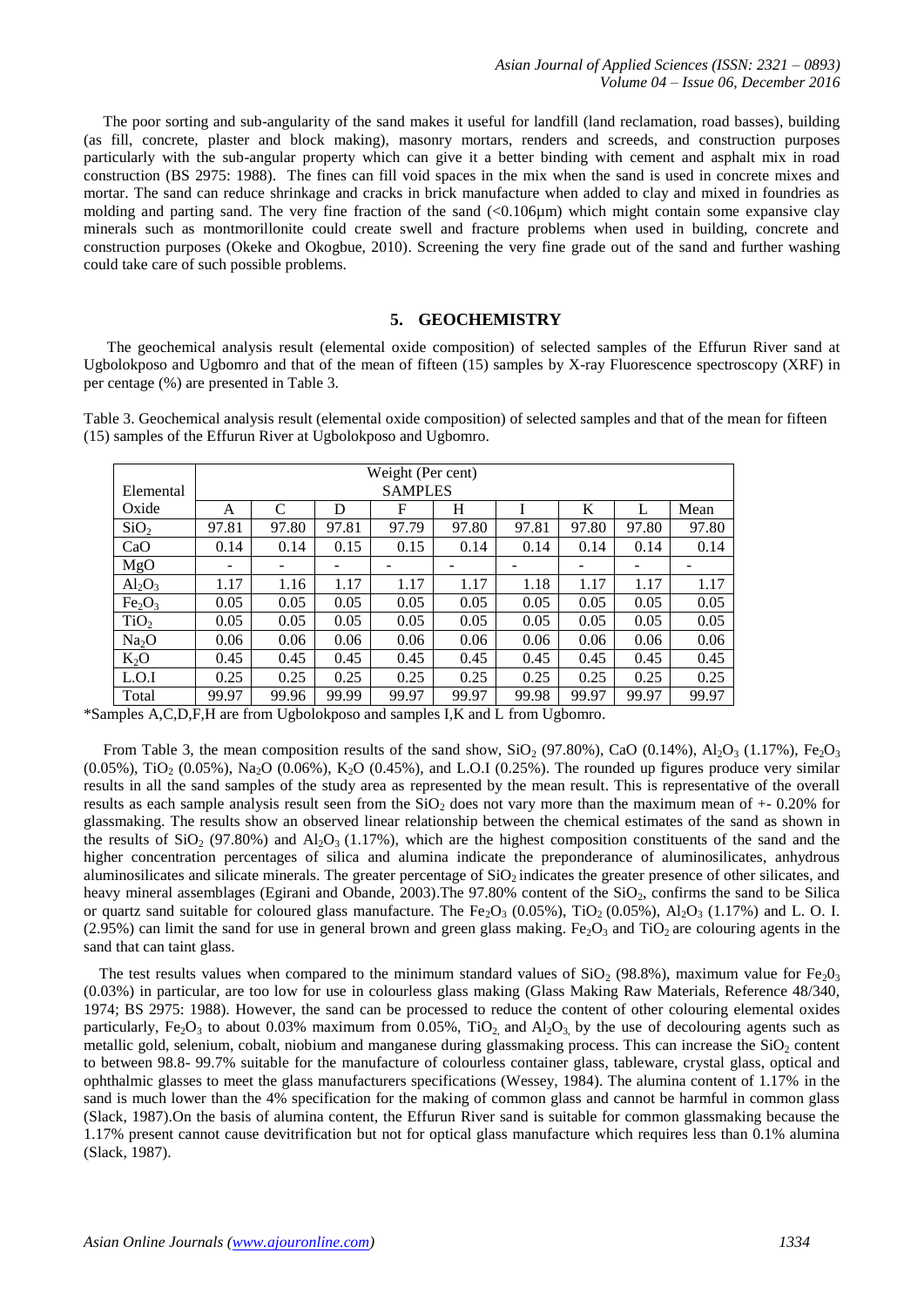The silica content (97.80%) of the sand is well above the industrial specification of 80% for sanitaryware making and suitable for the silica brick industry, for road dressing mixed with asphalt and for use as an abrasive (sand paper, sand blasting).

# **6. CONCLUSION**

 The standard field and laboratory physical, and chemical analysis results have shown that the Effurun River sand at Ugbolokposo and Ugbomro can primarily be used in the glassmaking, building and construction industries. It can also be used in sanitaryware making such as washing sinks and baths; low quality glass types such as common window glass and pyrex. The sand can be processed by washing, floatation, mechanical separation and chemical treatment to improve the quality of sand for use in colourless glassmaking.

# **7. REFERENCES**

- Allen, J. R. L., 1965. Late Quaternary Niger Delta and adjacent areas: Sedimentary environment and lithofacies Bull. A.A.P.G. 49, pp. 547-600.
- Arumala, J. O. and Akpokodje, E. G., 1987. Soil properties and pavement performance in the Niger Delta. Quarterly Journal of Engineering Geology, London. Vol. 20, pp. 287-296.
- Burke, K. and Durotoye, B., 1970b. The Quaternary in Nigeria: A review Bull. ASEQUA vol. 25, pp.79-96. British Standard: BS 2975: 1988
- Collins L. and Fox, R. A.1985. ed. AGGREGATES: SAND, GRAVEL, & CRUSHED ROCK AGGREGATES FOR CONSTRUCTION PURPOSES. Geological Society Engineering Geology Special Publication.
- Durotoye, B., 1976. Quaternary sediments in Nigeria. In: Geology of Nigeria (C. A. Kogbe Ed.) Elizabethan Press, Lagos, pp.431-444.
- Doust, H. and Omatsola, E.,1989. The Niger Delta. AAPG Memoir 48, pp.201-238
- Egirani, D. E. and Obande, O. D. (2003).Utilization of Makurdi River sand for sanitaryware and glass making, Intergrated Journal of Environment, Science & Technology, 34, 2810-2814)
- Glass Making Raw Materials: Sand. Reference:48/340, 1974).
- Gutt, W., 1972. Aggregates for waste materials. Building Research Station Current Paper, 14/72
- Gutt, W. and Nurse, R. W., 1974. The phase composition of Portland cement clinker. Current paper 96/74, Building. Research. Establishment, Watford, U. K.
- Hamascch, C. R. 1991. Britiah glass, 14
- Knill, J. K., 1978. Industrial Geology, ed. Oxford University Press, 344p.
- Leibe, F., 1999, Millers' glass of the 20's and 30's, a collector's guide, 5-10
- Murat, B., 1970. Stratigraphy and paleography of the Cretaceous and Lower Tertiary in Southern Nigeria. In: T.F.G. Dessauvagie and A. J. Whiteman (Eds.) African Geology. Geology Department, University of Ibadan, pp. 251-266.
- Okeke, C. O. and Okogbue, C. O., 2010. Distribution and geotechnical properties of expansive soils in parts of southern Nigeria. Journal of Mining and Geology,46(1), pp. 13-31
- Okonny, I.P., 1999. Geology and soils. In: Alagoa, E. J.(Ed.). Land and People of Bayelsa State: Central Niger Delta. Onyoma Publications, Port Harcourt, pp.9-30.
- Pettijohn, F.J., 1957. Sedimentary rocks, 2<sup>nd</sup> ed. Harper, New York,. 718p.
- Reyment, R. A.1967., Aspects of the Geology of Nigeria. Ibadan University Press, Ibadan, Nigeria.
- Short, K. C. and Stauble, A. J., (1976). Outline of the Geology of the Niger Delta, Bull. American. Association of Petroleum. Geology. 51, pp. 761-779.
- Slack, R., 1987, English pressed glass, 1830-1900.
- Tse, A. C. and Akpokodje, E. G., 2010. Subsurface soil profiles in site investigation for foundation purposes in parts of the mangrove swamps of the eastern Niger Delta. Journal of Mining and Geology, 46(1), pp. 79-91
- Thompson, J., 1989, the identification of English pressed glass, 10-15
- Tucker, M. E., 1981. Sedimentary Petrology An Introduction. Blackwell Scientific Publications, 252p.
- Udden, J.A., 1914. Mechanical composition of clastic sediments. Geoological Society of America Bull., Vol. 25, pp655-744.